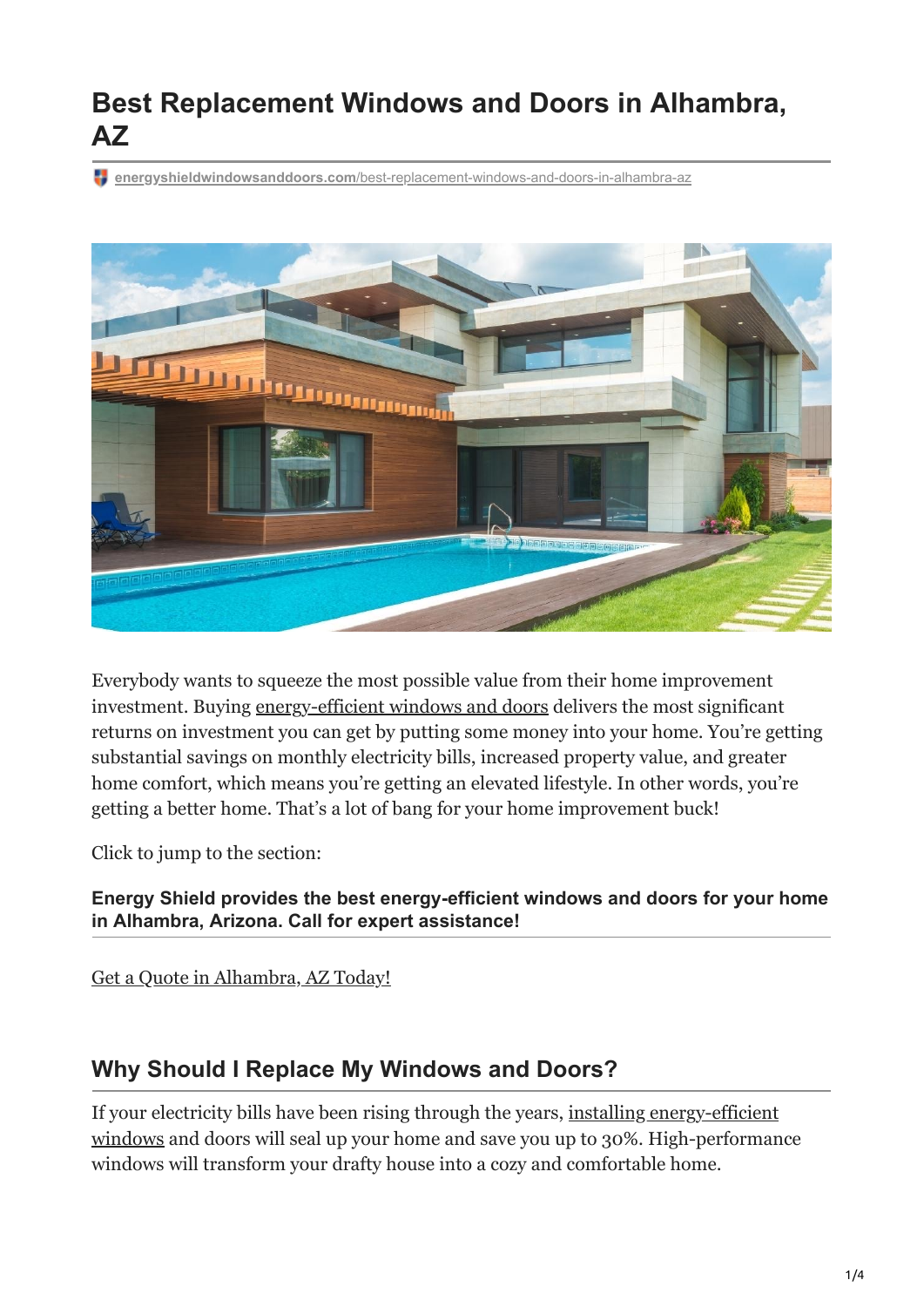Energy-efficient windows will also slash your greenhouse gas emissions, reducing your family's carbon footprint more than any other single change you can make in your home.

Need more great reasons to update your windows and doors? New windows and doors will also enhance your curb appeal, which helps your entire neighborhood. They also improve your home security and reduce both dust and noise pollution in your home!

### **Energy Shield Doors**

# **Window Installation Contractors, Alhambra AZ**

Upgrading your home with new energy-efficient double-hung windows means lower energy costs, easier cleaning, and enhanced beauty. Adding a bay window changes not just the aesthetic beauty of the living space but adds an entirely new functional space. If you want to realize your own design vision for your home, Energy Shield makes beautiful energy-efficient custom windows to suit your specifications.

#### **Energy-Efficient Window Styles**

- Double Hung Windows
- Double Sliding Windows
- Casement/Awning Windows
- Single Sliding Windows
- Single Hung Windows
- Bay/Bow Windows
- Picture Windows
- Custom Windows
- Commercial Windows

## **Window Framing Options**

We've been manufacturing Arizona's highest-quality windows for decades. We recognize that today's construction-grade vinyl is the most practical framing option for energyefficient windows in southwest desert homes. In fact, vinyl has become the most widely used material for windows in the country, by far. But, there's more to the story of modern window framing alternatives:

- **Vinyl frames:** Today's best vinyl replacement windows perform uniquely above other window types, exceeding federal minimum standards.
- **Wood frames:** There are cases, such as in historic homes, where wood frames are requisite for maintaining full authenticity.
- **Aluminum frames**: Aluminum framing is indispensable for the largest glass display windows.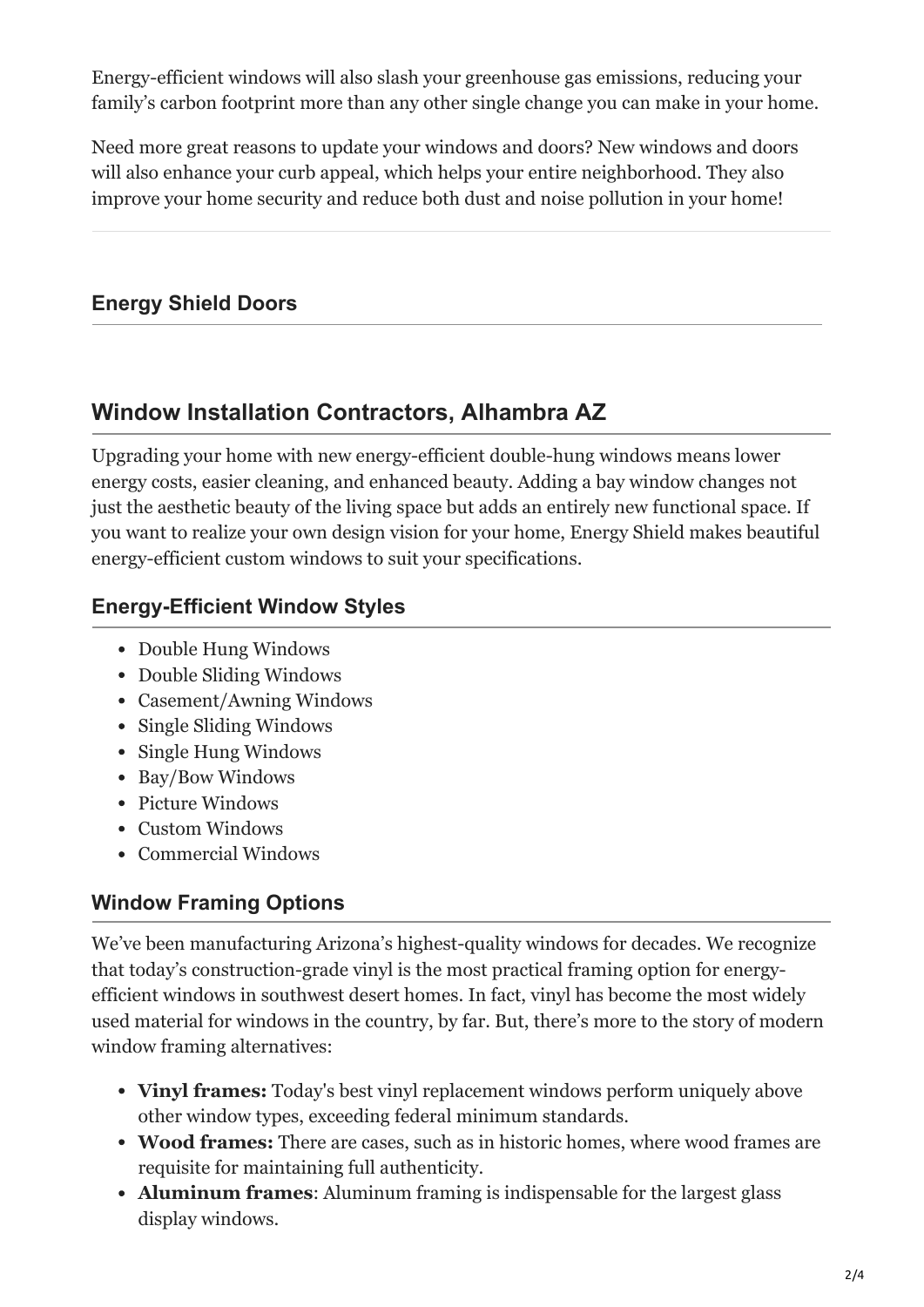# **Door Installation Contractors, Alhambra AZ**

Beautiful exterior doors invite guests to your home and enhance your curb appeal. A new security door offers greater energy efficiency and strength. An updated glass patio door lets more natural light flow into your home while maximizing the energy efficiency of your home and opening up your view of the beautiful Arizona outdoors. See our many beautiful high-performance replacement house doors:

#### **Energy-Efficient Doors**

- Entry Doors
- Patio Doors
- French Doors
- Multi Slide Doors
- Vinyl Sliding Glass Doors
- Aluminum Sliding Glass Doors
- Aluminum Hinged Doors
- Security Doors
- Pet Doors

#### **Energy Shield Window & Door Company**

725 N. 73RD Ave. # 116 Phoenix, AZ 85043 [\(623\) 349-7120](tel:+16233497120)

Business Hours: Mon - Fri 7AM–5PM Sat & Sun Closed

 [Get Directions](https://goo.gl/maps/NdeAEGRF1XRSjmdd6) 

#### **What Makes Energy Shield Window & Doors the Best?**

We are Arizona's best [vinyl replacement window](https://energyshieldwindowsanddoors.com/vinyl-windows-arizona/) manufacturer. Energy Shield is an Earthwise Member and a proud member of the BBB with an A+ rating.

Buying <u>factory direct</u> means you're getting the best possible price, product and installation quality, customer service, and warranty handling. How? There's no retail markup, no cheap production quality to make room for that markup, and you have factory-trained installers and customer service reps and no typical confusion from thirdparty warranty handling.

- Current special discount offers
- Federal tax incentives for energy efficiency investment
- 0% financing with approved credit